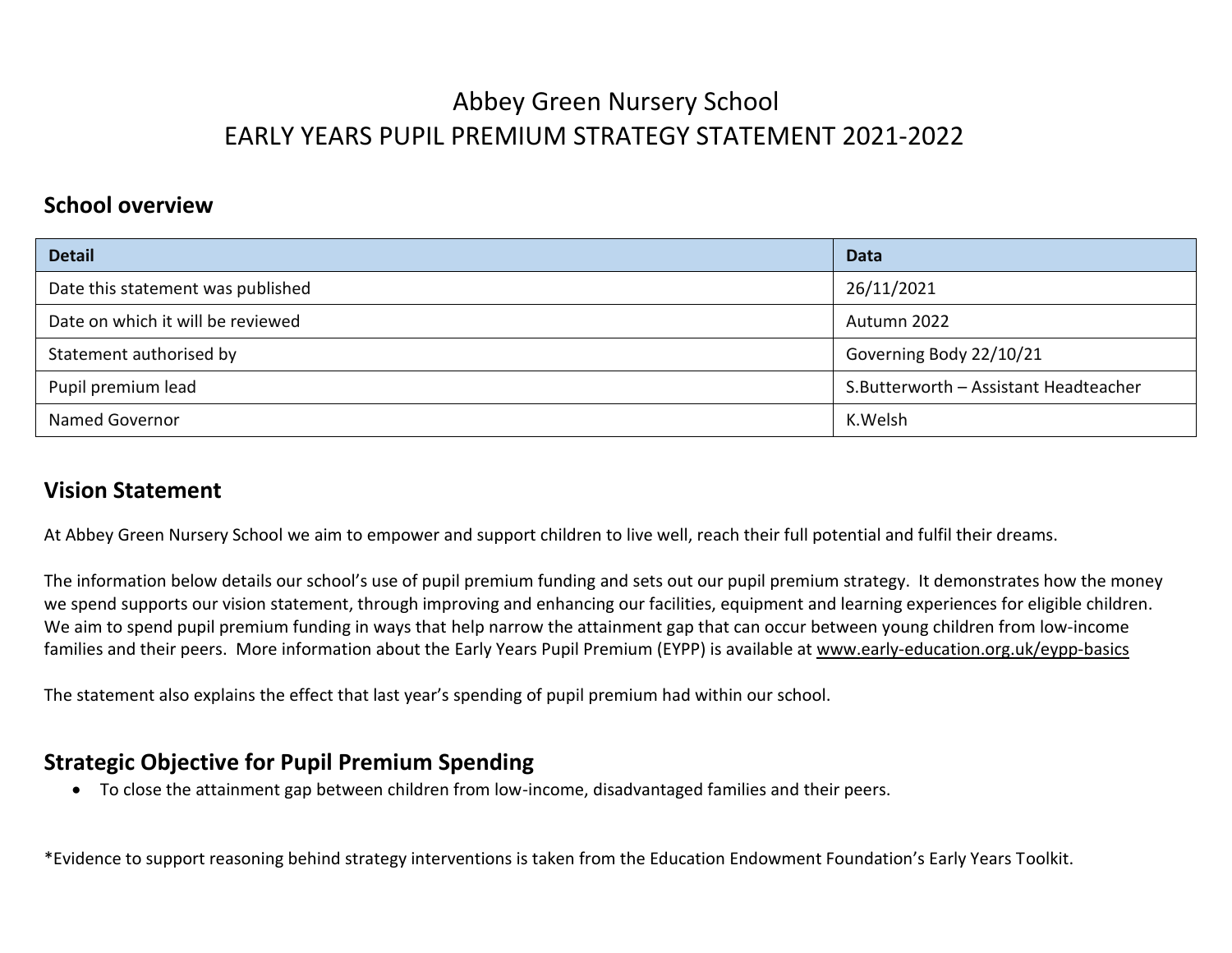### **Barriers to Learning**

This details the key challenges to achievement that we have identified among our disadvantaged pupils.

| <b>Barrier</b> | Detail of barrier to learning                                                  |
|----------------|--------------------------------------------------------------------------------|
|                | Speech, language and communication difficulties                                |
|                | Low self-confidence and self-esteem                                            |
|                | Difficulties in self-regulation and managing feelings                          |
|                | Physical difficulties and lack of regular access to outdoor space              |
|                | Lack of experiences in the wider world                                         |
|                | Limited access to a wide range of sensory equipment, resources and experiences |
|                | Inconsistent attendance at school                                              |

### **Intended outcomes – 2021 - 2022**

The table below explains the outcomes we are aiming for **by the end of our current strategy plan**, and how we will measure whether they have been achieved.

| <b>Detail</b>                                 | <b>Data</b> |
|-----------------------------------------------|-------------|
| Total Number of Children on roll              | 76          |
| Total Number of Eligible EYPP Children        | 14          |
| Proportion of Pupil Premium Eligible Children | 18%         |
| Funding for the Autumn Term                   | £1400.00    |
| Funding for the Spring Term                   | £1500.00    |
| Funding for the Summer Term                   | <b>£TBC</b> |
| Total Budget for this Academic Year           | £2900.00    |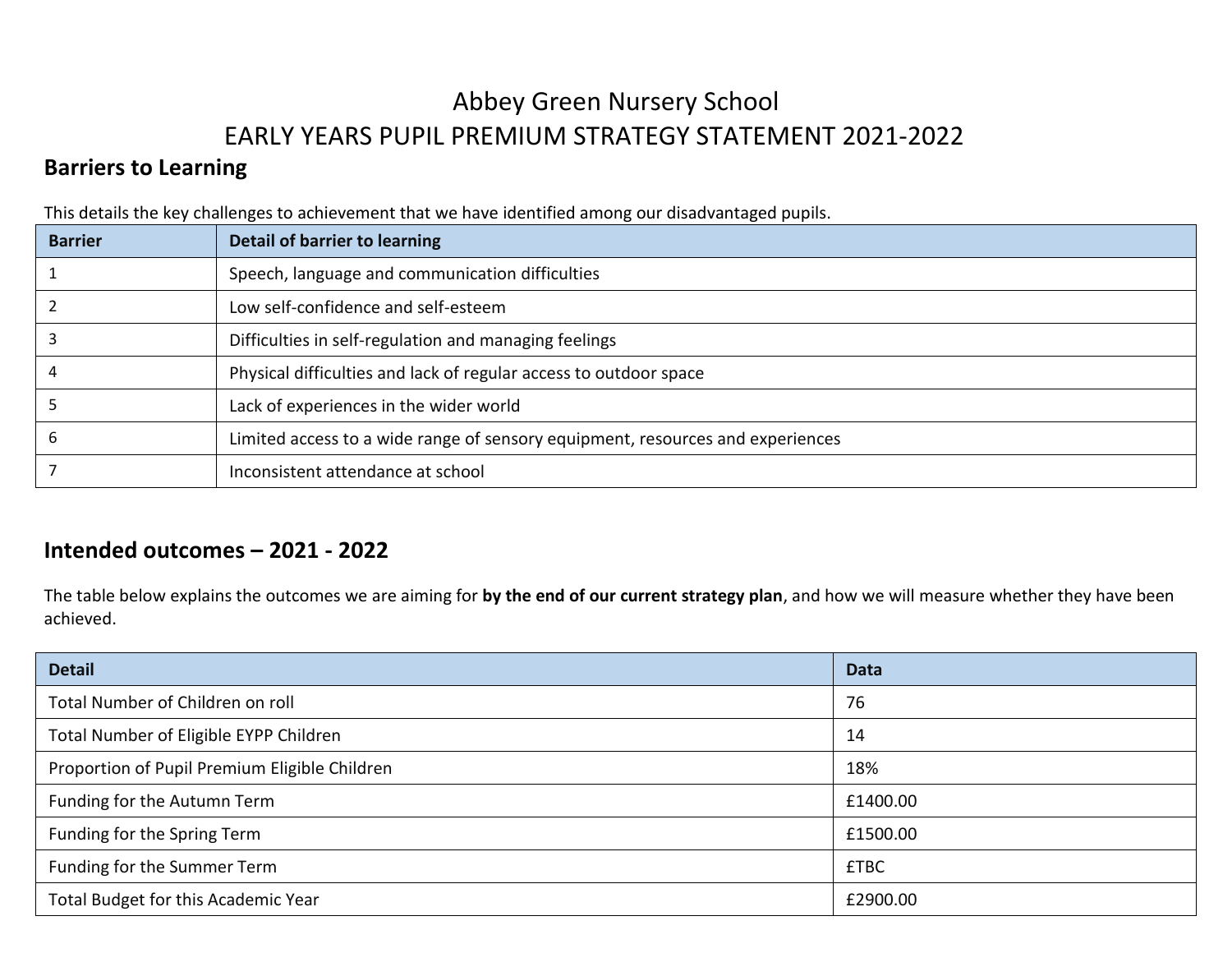#### **Academic Year 2021-2022**

|                               |                     | <b>INTENT</b> |                                       | <b>IMPLEMENTATION</b>                  |                                            |                  | <b>IMPACT</b>       |                                           |
|-------------------------------|---------------------|---------------|---------------------------------------|----------------------------------------|--------------------------------------------|------------------|---------------------|-------------------------------------------|
|                               | <b>Objectives</b>   | <b>Focus</b>  | <b>Barrier Addressed</b>              | <b>How/Action Required</b>             | <b>Evidence to</b>                         | <b>Resources</b> | Cost/               | <b>Success Impact Criteria</b>            |
|                               |                     |               |                                       |                                        | <b>Support this</b><br>Approach (EEF Early |                  | amount<br>allocated |                                           |
|                               |                     |               |                                       |                                        | Years Toolkit *)                           |                  |                     |                                           |
|                               | To develop staff    | Supporting    | Speech, language                      | <b>Staff Training - Interacting or</b> | High Impact                                | External         | Autumn              | Teaching will be highly                   |
| <b>TEACHING</b>               | skills in in        | children's    | and communication                     | Interfering                            |                                            | Trainer          | Term                | effective.                                |
| (e.g.,                        | promoting           | learning      | difficulties                          |                                        | +6 months                                  |                  | 2021                |                                           |
| professional                  | children's          | needs         |                                       | Led by Julie Fisher                    |                                            | Venue            |                     | Children will make                        |
| development,                  | communication       |               |                                       |                                        | Extensive                                  |                  | £350                | expected or above                         |
| recruitment                   | and language        |               |                                       |                                        | evidence                                   |                  | for the             | expected progress in<br>communication and |
| and retention)                | skills.             |               |                                       |                                        | demonstrating<br>the impact of             |                  | trainer             | language.                                 |
|                               |                     |               |                                       |                                        | communication                              |                  | $£100$ for          |                                           |
|                               |                     |               |                                       |                                        | and language                               |                  | the                 |                                           |
|                               |                     |               |                                       |                                        | approaches.                                |                  | venue               |                                           |
|                               |                     |               |                                       |                                        | Training is likely                         |                  |                     |                                           |
|                               |                     |               |                                       |                                        | to enhance the                             |                  |                     |                                           |
|                               |                     |               |                                       |                                        | benefits on                                |                  |                     |                                           |
|                               |                     |               |                                       |                                        | learning.                                  |                  |                     |                                           |
|                               | To develop          | Supporting    | <b>Physical Difficulties</b>          | <b>Weekly Dance for Life sessions.</b> | Moderate Impact                            | Dance for        | Autumn              | Children's physical skills                |
|                               | children's gross    | children's    |                                       |                                        |                                            | Life             | Term                | will develop at                           |
| <b>TARGETED</b>               | motor physical      | learning      | Low confidence and                    | One staff member to lead and           | +3 months                                  | instructor       | 2021                | appropriate rates.                        |
| <b>ACADEMIC</b>               | skills in line with | needs         | self-esteem                           | provide consistency for the group      |                                            | Use of the       |                     |                                           |
| <b>SUPPORT</b>                | age appropriate     |               |                                       | attending and remain with Dance        | Combining                                  | hall             | £1050.00            | Children will demonstrate                 |
| (e.g, tutoring,<br>one-to-one | progress and        |               | Difficulties in self-                 | for Life instructor.                   | physical activity                          | Lead EYP         | (for 30             | age appropriate listening                 |
| support                       | attainment          |               | regulation.                           |                                        | with strategies to                         |                  | sessions            | skills.                                   |
| structured                    |                     |               |                                       |                                        | promote self-                              |                  | in 15               |                                           |
| interventions)                |                     |               | Speech, language<br>and communication |                                        | regulation can<br>have a positive          |                  | weeks)              |                                           |
|                               |                     |               | difficulties                          |                                        | impact on                                  |                  | Spring              |                                           |
|                               |                     |               |                                       |                                        | learning.                                  |                  | Term                |                                           |
|                               |                     |               | Supporting                            |                                        |                                            |                  | 2022                |                                           |
|                               |                     |               | children's Social,                    |                                        |                                            |                  |                     |                                           |
|                               |                     |               | <b>Emotional and</b>                  |                                        |                                            |                  | £910.00             |                                           |
|                               |                     |               | <b>Mental Health</b>                  |                                        |                                            |                  | (for $26$           |                                           |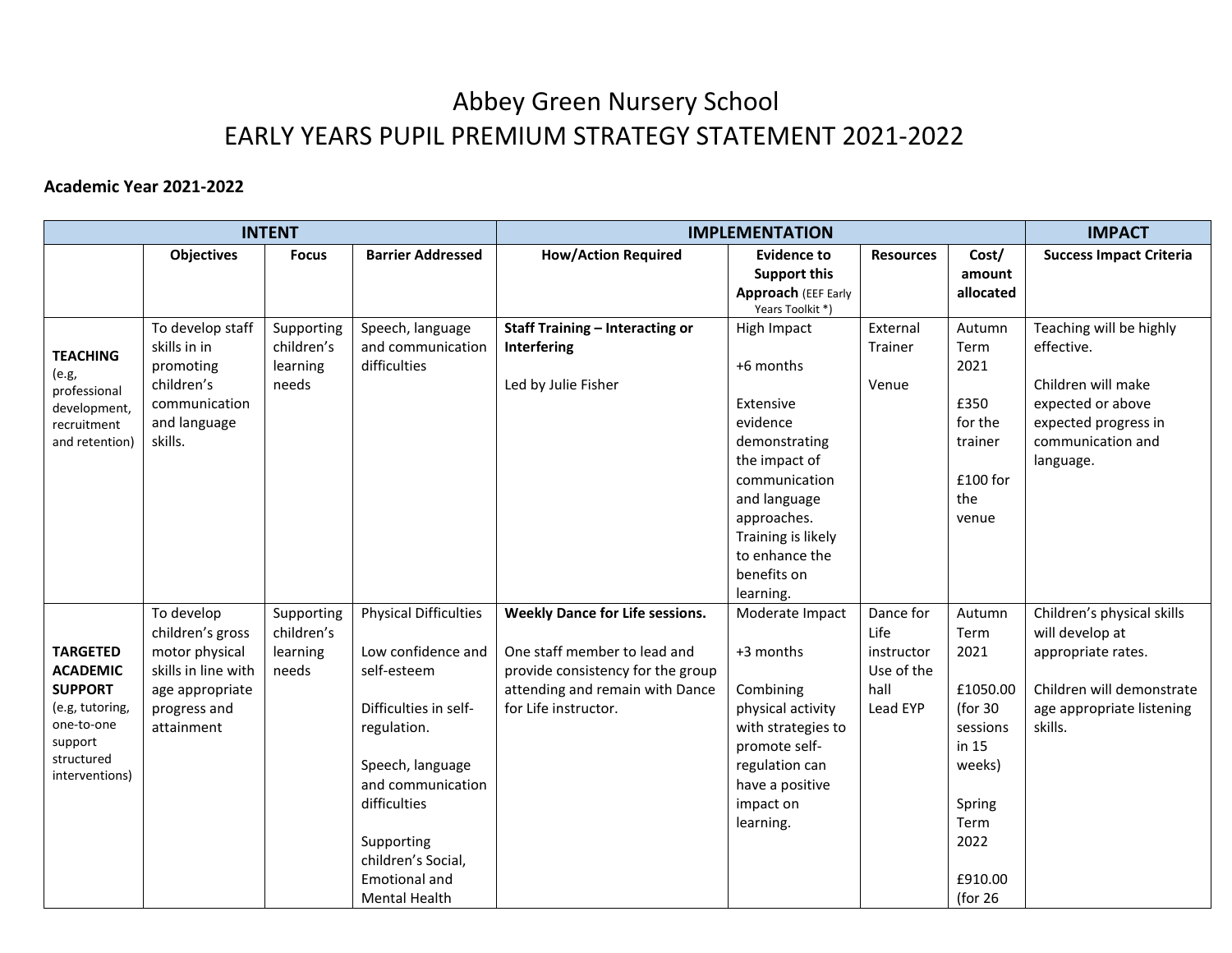|                                                                                                                                  |                                                                                                                                                                      |                                                                                                           |                                                                                                                                                                                                                                        |                                                                                                                                                                                                                                                                                               |                                                                                                                                                                           |                                   | sessions<br>in 13<br>weeks)                                                                                                                                    |                                                                                                                                                                                                                                                                                                                         |
|----------------------------------------------------------------------------------------------------------------------------------|----------------------------------------------------------------------------------------------------------------------------------------------------------------------|-----------------------------------------------------------------------------------------------------------|----------------------------------------------------------------------------------------------------------------------------------------------------------------------------------------------------------------------------------------|-----------------------------------------------------------------------------------------------------------------------------------------------------------------------------------------------------------------------------------------------------------------------------------------------|---------------------------------------------------------------------------------------------------------------------------------------------------------------------------|-----------------------------------|----------------------------------------------------------------------------------------------------------------------------------------------------------------|-------------------------------------------------------------------------------------------------------------------------------------------------------------------------------------------------------------------------------------------------------------------------------------------------------------------------|
| <b>TARGETED</b><br><b>ACADEMIC</b><br><b>SUPPORT</b><br>(e.g, tutoring,<br>one-to-one<br>support<br>structured<br>interventions) | To develop<br>children's<br>language skills<br>To raise<br>children's<br>attainment in<br>communication<br>and language.                                             | Supporting<br>children's<br>learning<br>needs                                                             | Speech, language<br>and communication<br>difficulties<br>Difficulties in self-<br>regulation and<br>managing feelings<br>Low self-confidence<br>and self-esteem<br>Supporting<br>children's Social,<br>Emotional and<br>Mental Health. | Weekly sessions with a musician.<br>Pianist to work with children<br>every week in structured music<br>sessions.                                                                                                                                                                              | High Impact<br>+6 months<br>Consistent<br>evidence that<br>shows positive<br>benefits for<br>young children's<br>learning.                                                | Pianist<br>Musical<br>Instruments | Autumn<br>Term<br>2021<br>£750.00<br>(for $15$<br>sessions<br>in 15<br>weeks)<br>Spring<br>Term<br>2022<br>£650.00<br>(for $13$<br>sessions<br>in 13<br>weeks) | Children's speech and<br>language skills will<br>develop appropriately.<br>Children will demonstrate<br>age appropriate listening<br>skills.<br>Children will know and<br>sing some familiar rhymes<br>and songs.                                                                                                       |
| <b>WIDER</b><br><b>STRATEGIES</b><br>(for example,<br>related to<br>attendance,<br>behaviour,<br>wellbeing)                      | To raise<br>children's<br>attainment in<br>communication<br>and language<br>and improve<br>children's<br>listening skills.<br>To raise<br>attainment in<br>Literacy. | Supporting<br>children's<br>learning<br>needs<br>Supporting<br>Parental<br>Engageme<br>nt and<br>Learning | Speech, language<br>and communication<br>needs<br>Difficulties in self-<br>regulation                                                                                                                                                  | Core story book<br>Each half term the core story<br>book is purchased for all EYPP<br>eligible children and sent home.<br>Parents are encouraged to read<br>the book frequently with their<br>child.<br>Staff members record the core<br>story for parents to watch via<br>Learning Journals. | High Impact<br>+6 months<br>Reading to young<br>children and<br>encouraging them<br>to answer<br>questions and<br>talk about the<br>story is an<br>effective<br>approach. | Core Story<br>purchase            | Autumn<br>Term<br>2021<br>£280.00<br>Spring<br>Term<br>2022<br>£300.00                                                                                         | Children will demonstrate<br>age appropriate listening<br>skills.<br>Children will develop a<br>love of books and be able<br>to talk about their<br>favourite books.<br>Children's communication<br>and language will develop<br>appropriately and children<br>will demonstrate an<br>increased range of<br>vocabulary. |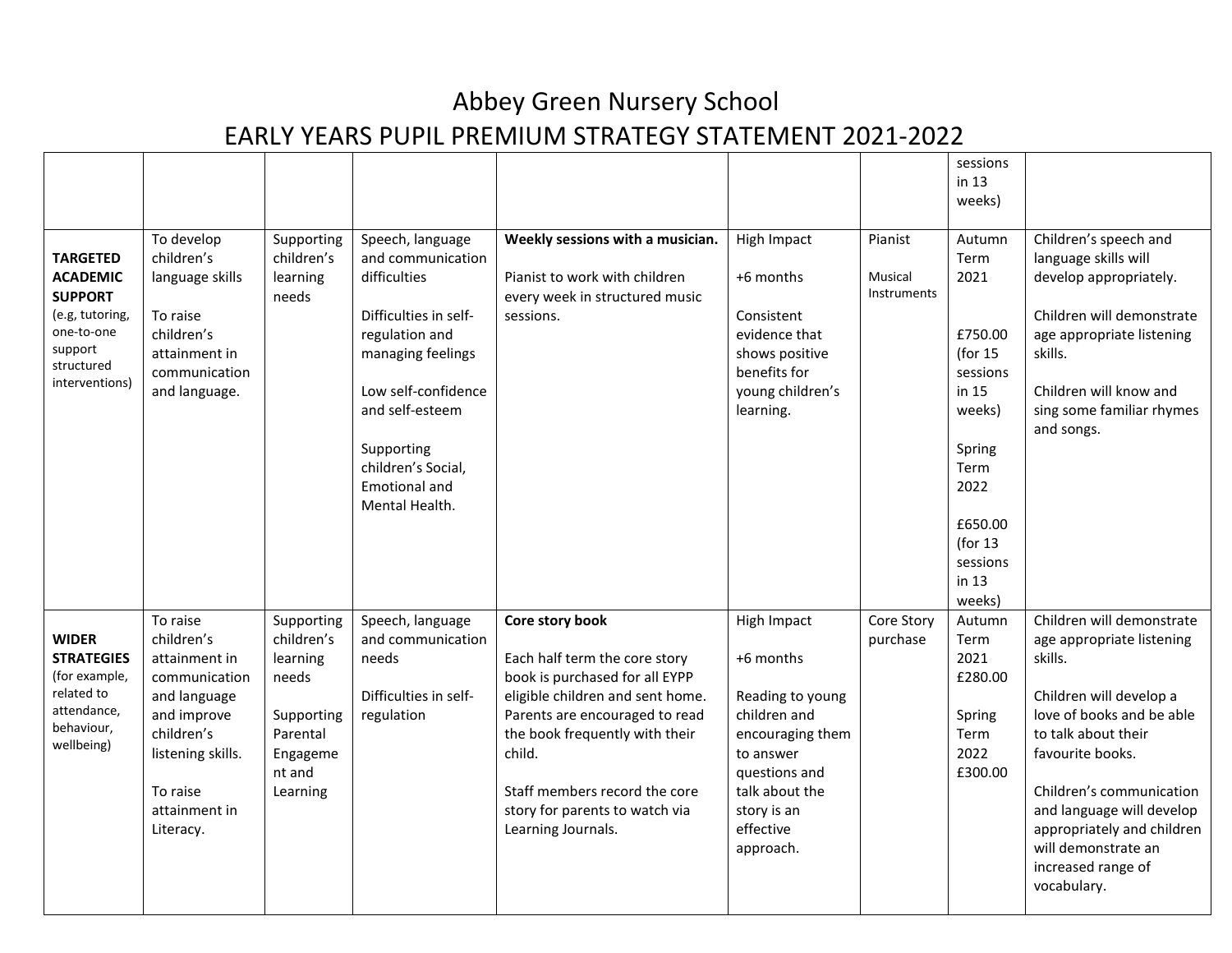| To improve<br>attendance.<br>To encourage<br>back and forth<br>conversation<br>between<br>children and<br>their parents.<br>To develop<br>parental<br>confidence in<br>supporting<br>children's<br>learning at<br>home.                         | Supporting<br>children's<br>learning<br>needs<br>Supporting<br>parental<br>engageme<br>nt | Inconsistent<br>attendance at<br>school<br>Speech, language<br>and communication<br>difficulties                                                                         | <b>Additional Home Visits</b><br>Additional home visits to support<br>ongoing regular attendance and<br>home learning.<br>Sensory based home learning<br>packs provided. Staff will<br>demonstrate and model use of<br>the resources during home visits. | Moderate Impact<br>+4 months<br>Approaches that<br>focus on<br>developing<br>parents own skills<br>can have a<br>moderate positive<br>impact. | Sensory<br>resources<br>for home<br>learning<br>packs     | Autumn<br>Term<br>2021<br>£10.00<br>per bag<br>Total<br>£140.00<br>Spring<br>Term<br>2022<br>£150.00 | Children's attendance will<br>improve.                               |
|-------------------------------------------------------------------------------------------------------------------------------------------------------------------------------------------------------------------------------------------------|-------------------------------------------------------------------------------------------|--------------------------------------------------------------------------------------------------------------------------------------------------------------------------|----------------------------------------------------------------------------------------------------------------------------------------------------------------------------------------------------------------------------------------------------------|-----------------------------------------------------------------------------------------------------------------------------------------------|-----------------------------------------------------------|------------------------------------------------------------------------------------------------------|----------------------------------------------------------------------|
| To raise<br>attainment in<br>Literacy.<br>To raise<br>children's<br>attainment in<br>communication<br>and language<br>and develop<br>listening skills.<br>To encourage<br>parental<br>engagement<br>and confidence<br>in accessing the<br>arts. | Widening<br>children's<br>life<br>experience                                              | Lack of experiences<br>in the wider world<br>Speech, language<br>and communication<br>difficulties<br>Supporting<br>children's social,<br>emotional and<br>mental health | <b>Theatre Trips</b><br>During the Autumn term children<br>will visit the theatre to watch<br>Dear Santa. Children will have<br>opportunities to read the story<br>before the visit and take part in<br>follow up activities linked to the<br>story.     | High Impact<br>+6 months<br>There is evidence<br>that encouraging<br>children to talk<br>about stories is an<br>effective<br>approach.        | Tickets for<br>theatre<br>trip<br>Transport<br>to theatre | Autumn<br>Term<br>2021<br>£20.00<br>per ticket<br>Total<br>£280.00                                   | Children's communication<br>and language skills will be<br>improved. |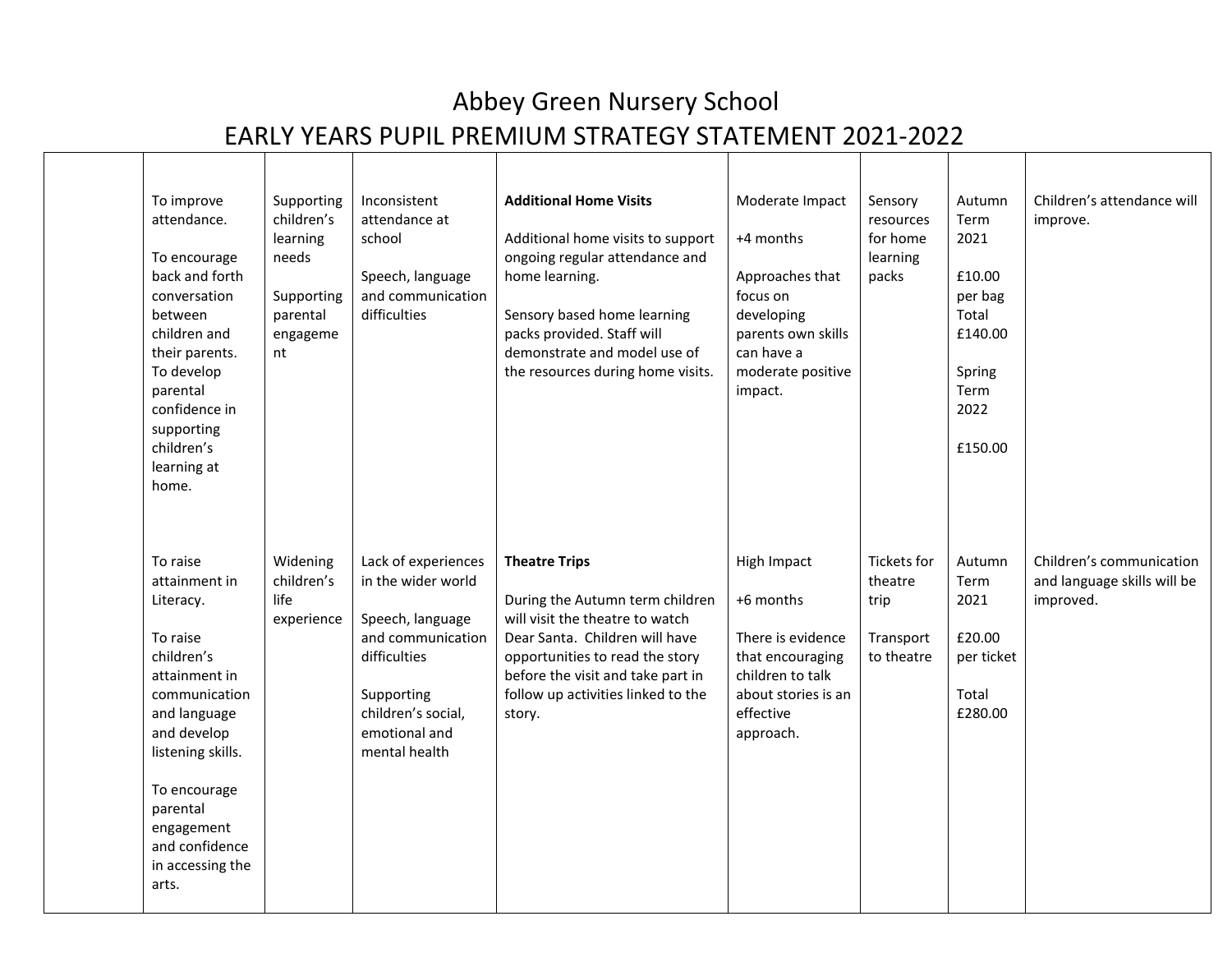|                                 | To raise<br>attainment in<br>physical<br>development.<br>To improve<br>balance and co-<br>ordination | Supporting<br>children's<br>learning<br>needs | Physical difficulties<br>and lack of regular<br>access to outdoor<br>space<br>Supporting<br>children's social,<br>emotional and<br>mental health | <b>Balance Bikes</b><br>Balance bikes will be purchased<br>to support and develop children's<br>balance and co-ordination skills. | Moderate Impact<br>+3 months<br>There are<br>indications that<br>physical activity,<br>including outdoor<br>play, can support<br>children's<br>learning. | Balance<br>bikes<br>Outdoor<br>space | £460.00<br>for $4$<br>bikes | Children's physical skills<br>will be at age appropriate<br>levels.<br>Children's confidence and<br>self-esteem will be<br>improved. |
|---------------------------------|------------------------------------------------------------------------------------------------------|-----------------------------------------------|--------------------------------------------------------------------------------------------------------------------------------------------------|-----------------------------------------------------------------------------------------------------------------------------------|----------------------------------------------------------------------------------------------------------------------------------------------------------|--------------------------------------|-----------------------------|--------------------------------------------------------------------------------------------------------------------------------------|
| <b>Total</b><br><b>Spending</b> |                                                                                                      |                                               |                                                                                                                                                  |                                                                                                                                   |                                                                                                                                                          |                                      |                             | £5420.00                                                                                                                             |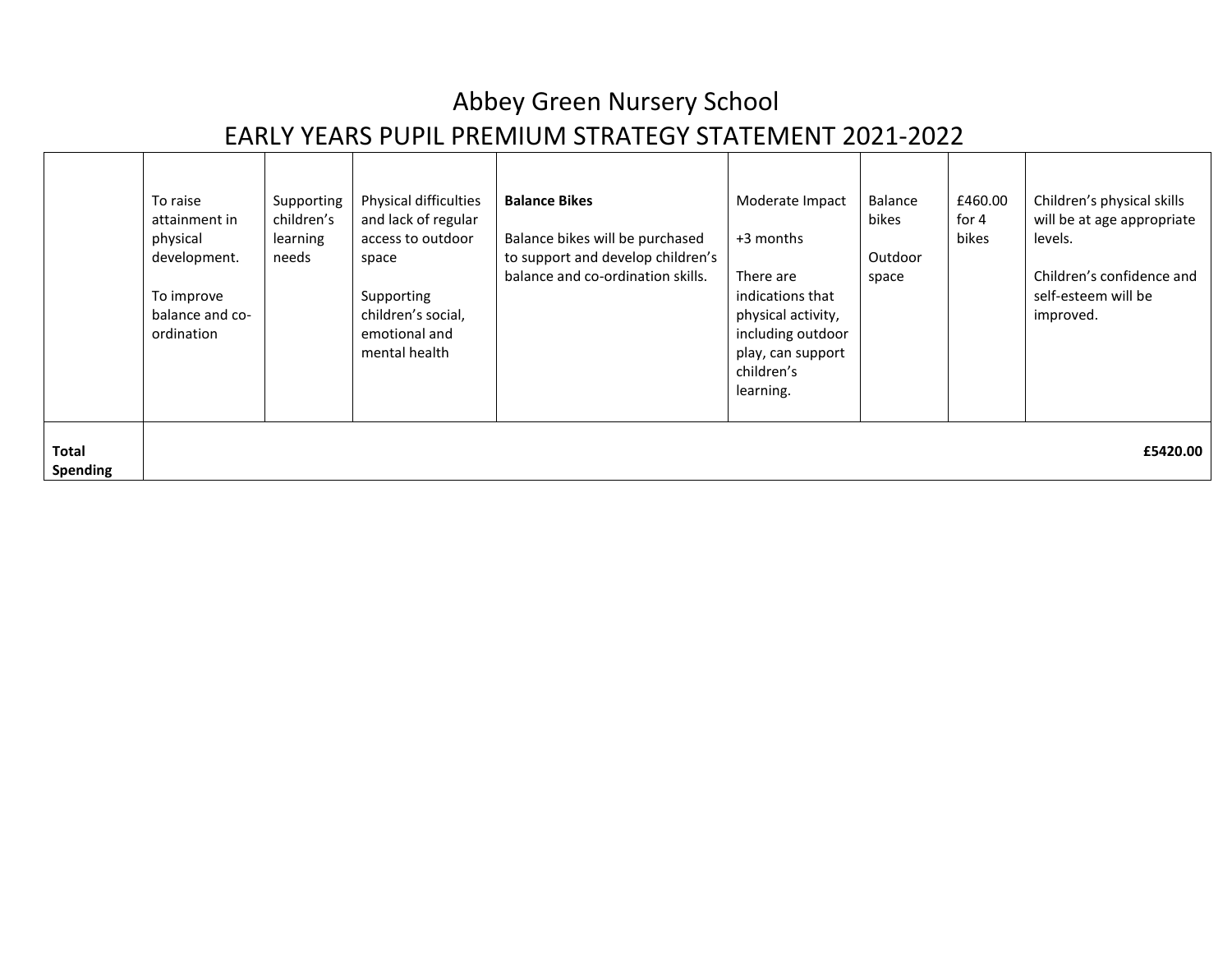### Abbey Green Nursery School EARLY YEARS PUPIL PREMIUM STRATEGY STATEMENT 2021-2022 **Part B: Review of outcomes in the previous academic year**

### **Pupil premium strategy Impact Report**

This details the impact that our pupil premium activity had on pupils in the 2020 to 2021 academic year.

| Number of children accessing EYPP funding in 2020-2021 | <b>EYPP Funding received</b>            |          |
|--------------------------------------------------------|-----------------------------------------|----------|
| <b>Autumn term</b>                                     | 12                                      | £1200.00 |
| <b>Spring Term</b>                                     | 18                                      | £1800.00 |
| <b>Summer term</b>                                     | 23                                      | £2300.00 |
|                                                        | Total EYPP funding received:   £5300.00 |          |

#### **Impact of Strategies**

|                       | <b>Expenditure of EYPP funding 2019-2020</b>              | <b>Impact of EYPP interventions</b>                             |
|-----------------------|-----------------------------------------------------------|-----------------------------------------------------------------|
| <b>Dance for Life</b> | All EYPP children were given the chance to attend the     | Data collection at the end of the academic year 2020-2021 was   |
| sessions              | weekly dance session to improve physical skills and in    | affected by the Covid-19 pandemic. Lockdowns and periods of     |
|                       | particular, gross motor movement.                         | bubble closures, combined with parental anxiety about sending   |
| Core story books      | All EYPP children were provided with copies of the core   | children to school, impacted on attendance. However, children   |
|                       | story each half term to take home and read with their     | accessing pupil premium funding made better progress in the     |
|                       | parents, to improve literacy skills and support the home  | prime areas of learning than the overall group.                 |
|                       | learning environment.                                     |                                                                 |
| <b>Musical Song</b>   | All EYPP children were provided with musical song bags to | 50% of Pupil Premium children achieved expected or above        |
| <b>Bags for Home</b>  | use at home to support communication and language.        | expected progress in the Listening and Understanding aspects of |
| Learning              |                                                           | Communication and Language.                                     |
| <b>Mark Making</b>    | All EYPP children were provided with mark making packs    | 50% of children accessing pupil premium funding achieved        |
| <b>Packs</b>          | for use at home to support literacy and creative skills.  | expected or above expected progress in the health and self-care |
|                       |                                                           | aspect of Physical Development.                                 |